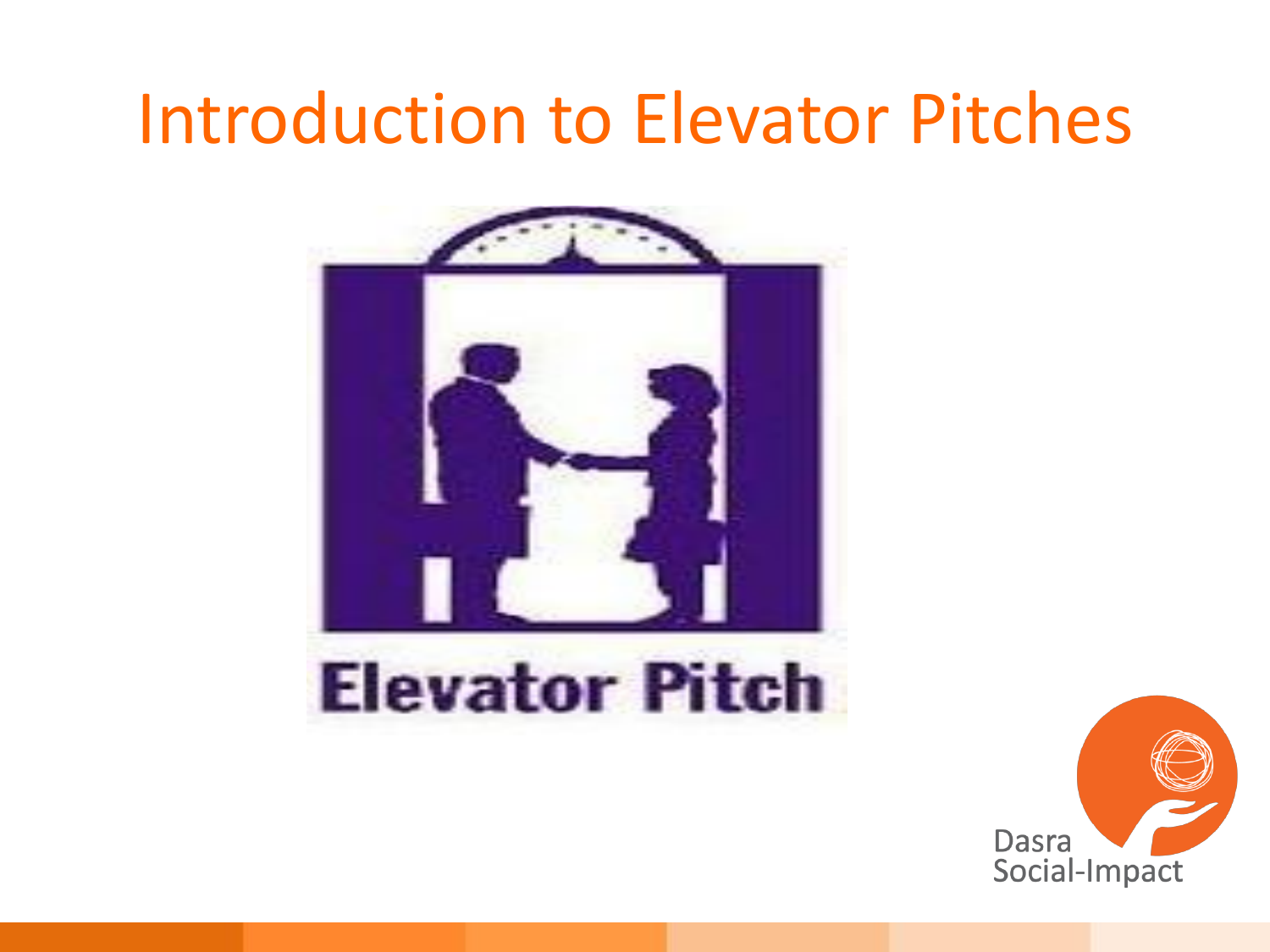#### **What is an Elevator Pitch?**

An elevator pitch is like a movie trailer - a small sample of a larger product that entices the audience to come back. Its a communication tool that helps you position, sell, and educate.

#### **POSITION:** articulates your message

**SELL:** raises money & closes deals

**EDUCATE:** helps audience understand your work & why they should care

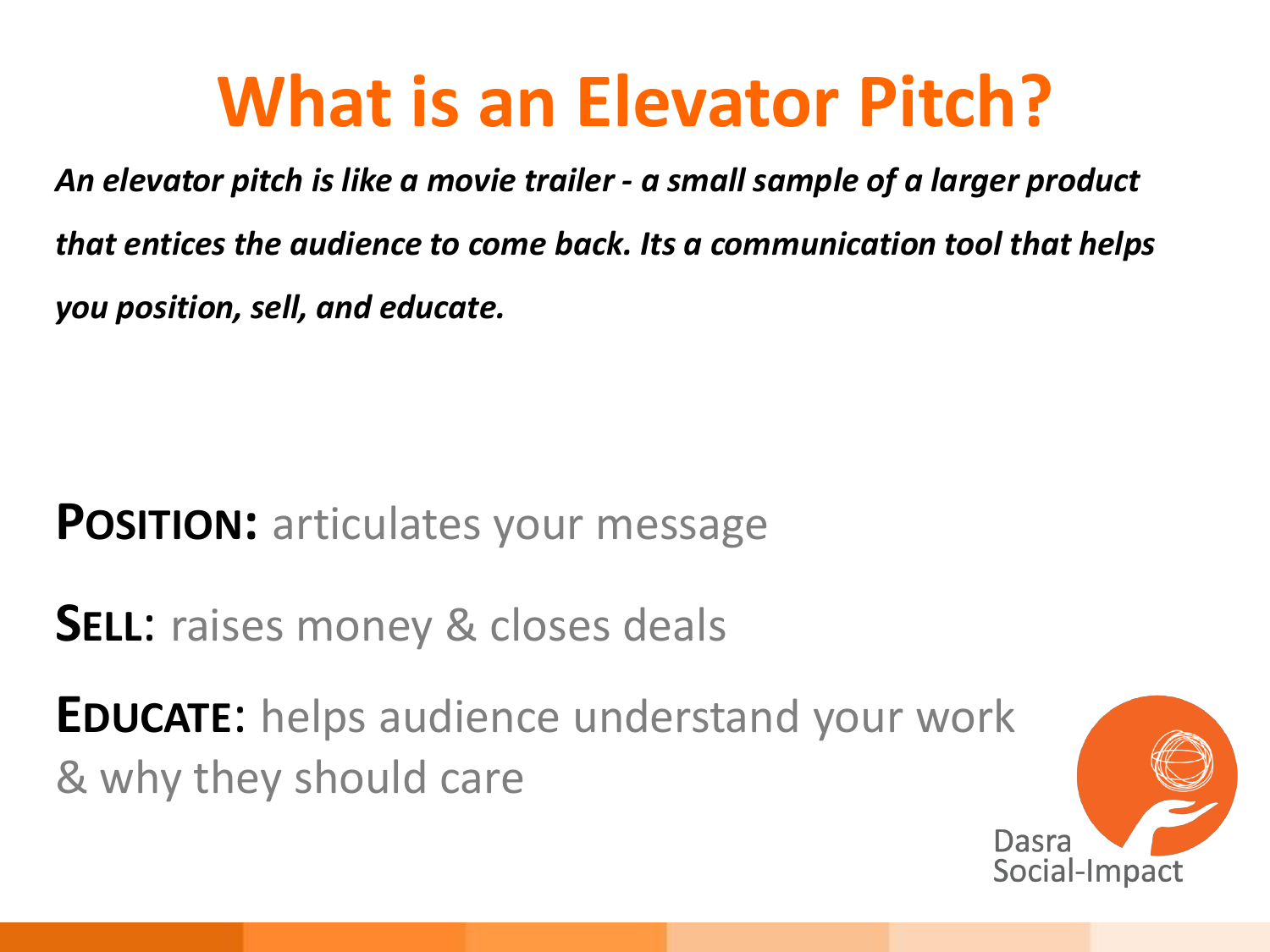#### **What should an Elevator Pitch include?**

- The Issue
- The SOLUTION
- Your UNIQUE SELLING POINT
- Your IMPACT
- Your VISION

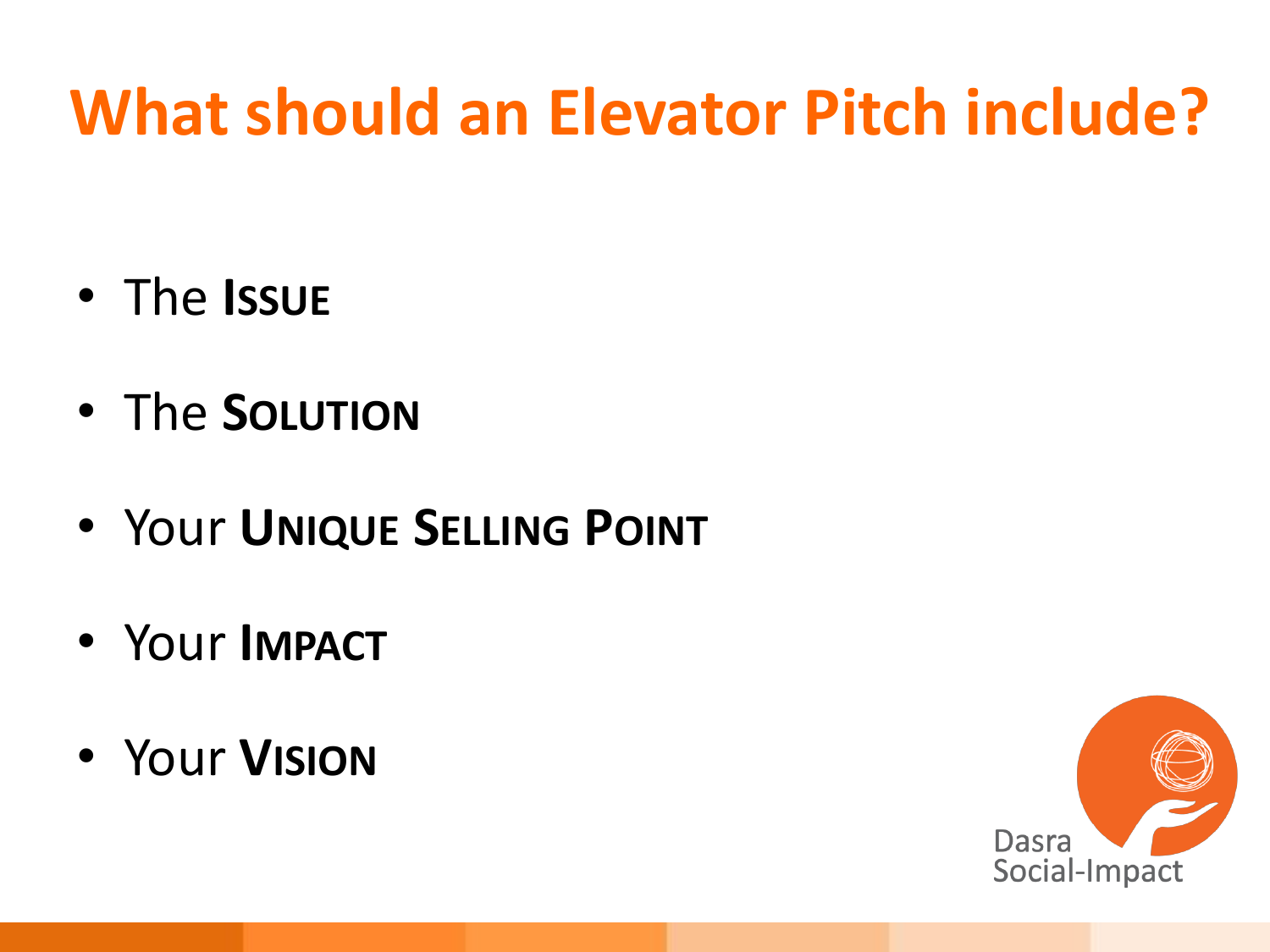## **Preparing your Elevator Pitch**

- Be like a **Fisherman** use your "hook" to reel them in
- Be an **Artist** paint a picture to tell a story
- Be a **Statistician** use facts and numbers to convince
- Be Grandma friendly ; don't use jargon

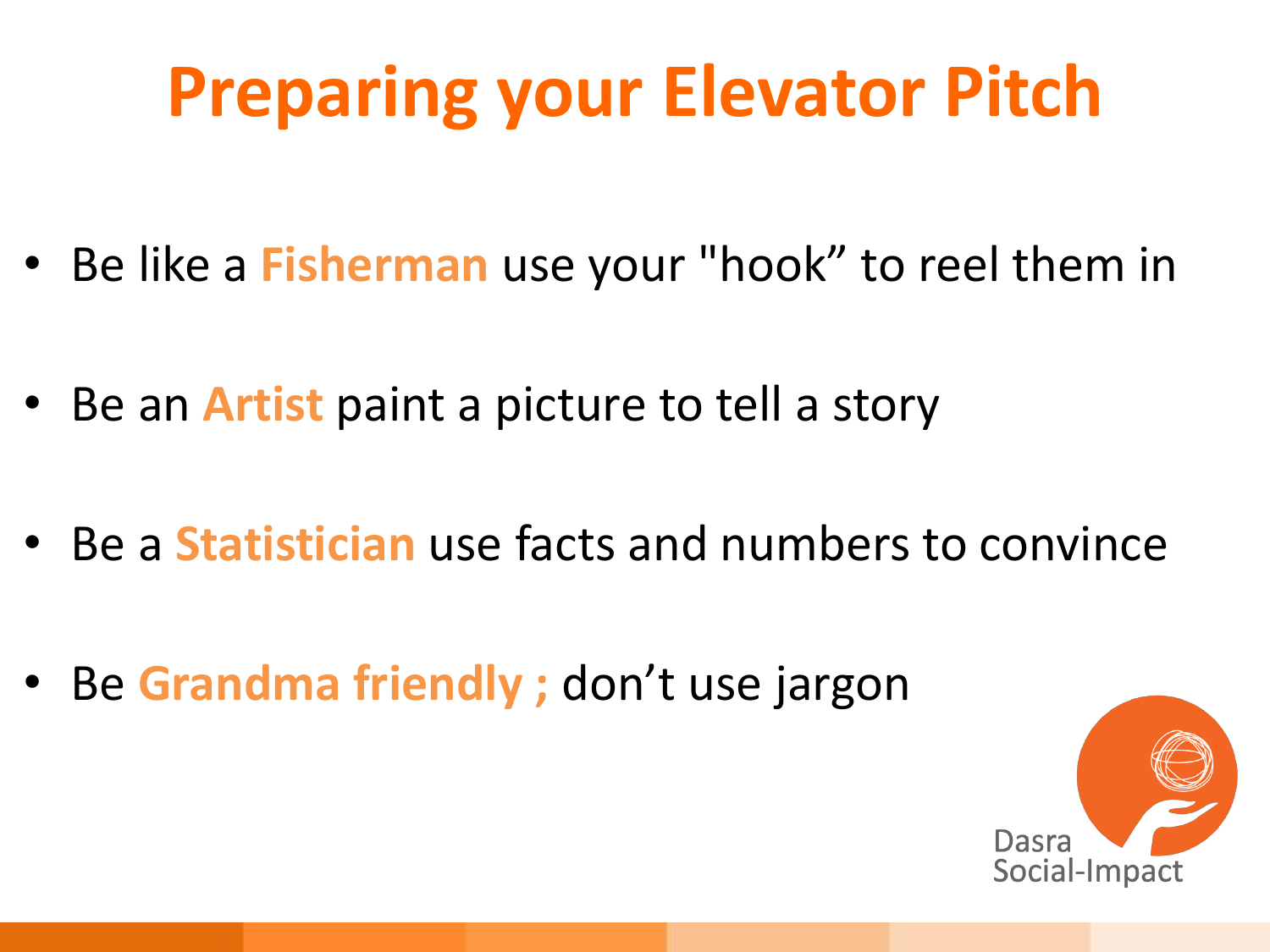## **The Six C's**

- Keep it CONVERSATIONAL
- Speak CLEARLY
- Be COMPELLING
- Prove your CREDIBILITY
- Have CONSISTENT messaging
- CUSTOMIZE for your audience

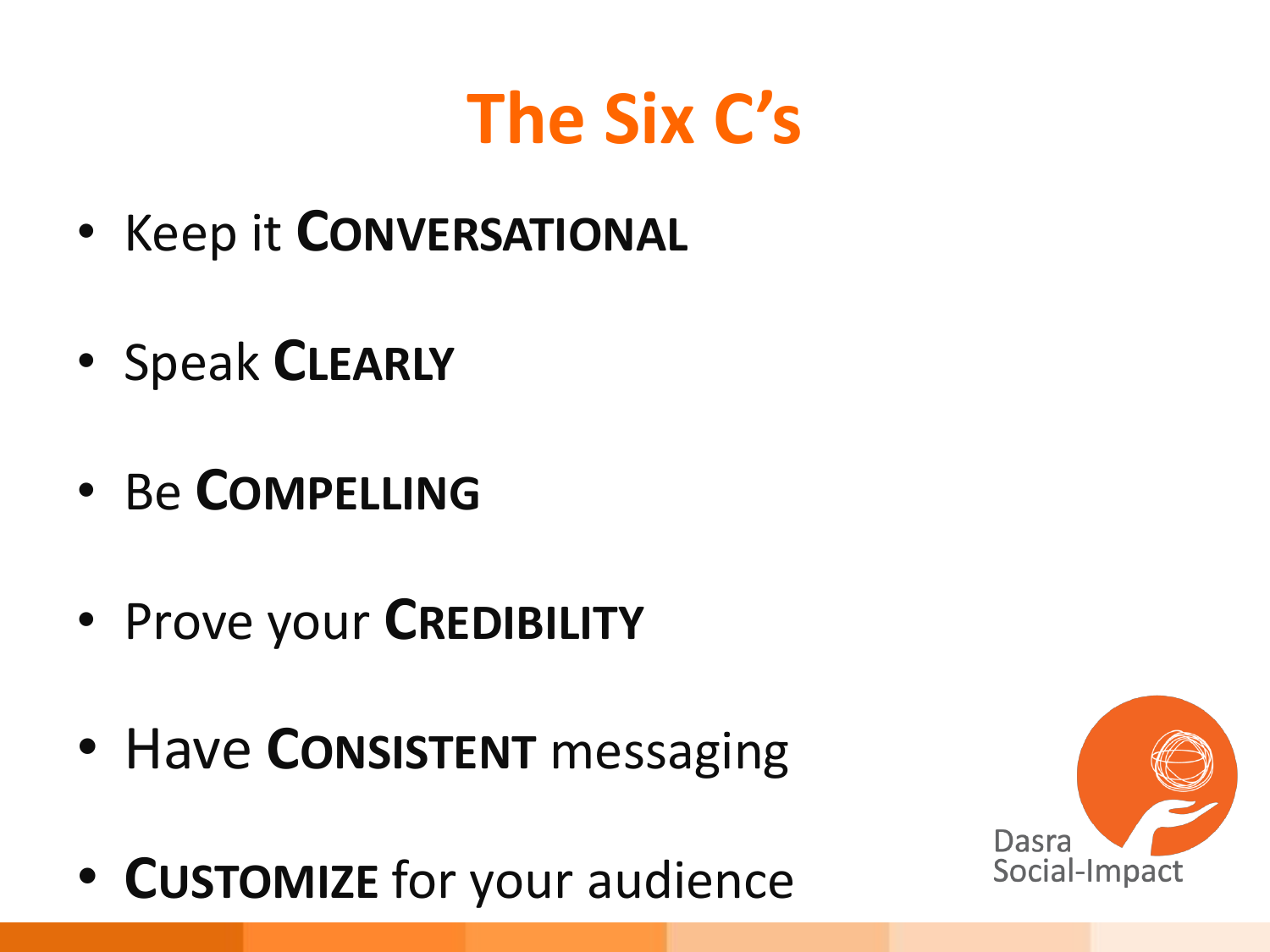## **7 Steps to a Perfect Pitch**

- **1. Write it Include Issue, Solution, USP, Impact & Vision**
- **2. Record it** Speak your pitches aloud
- **3. Watch it**  $-$  You'll know what works
- 4. **Rewrite** Fix the parts that don't
- **5. Record Again-Let some time elapse before listening**
- **6. Final Edit**-Finish with at least three good pitches tailored for different situations or audiences
- **7. Practice** Keep it fresh